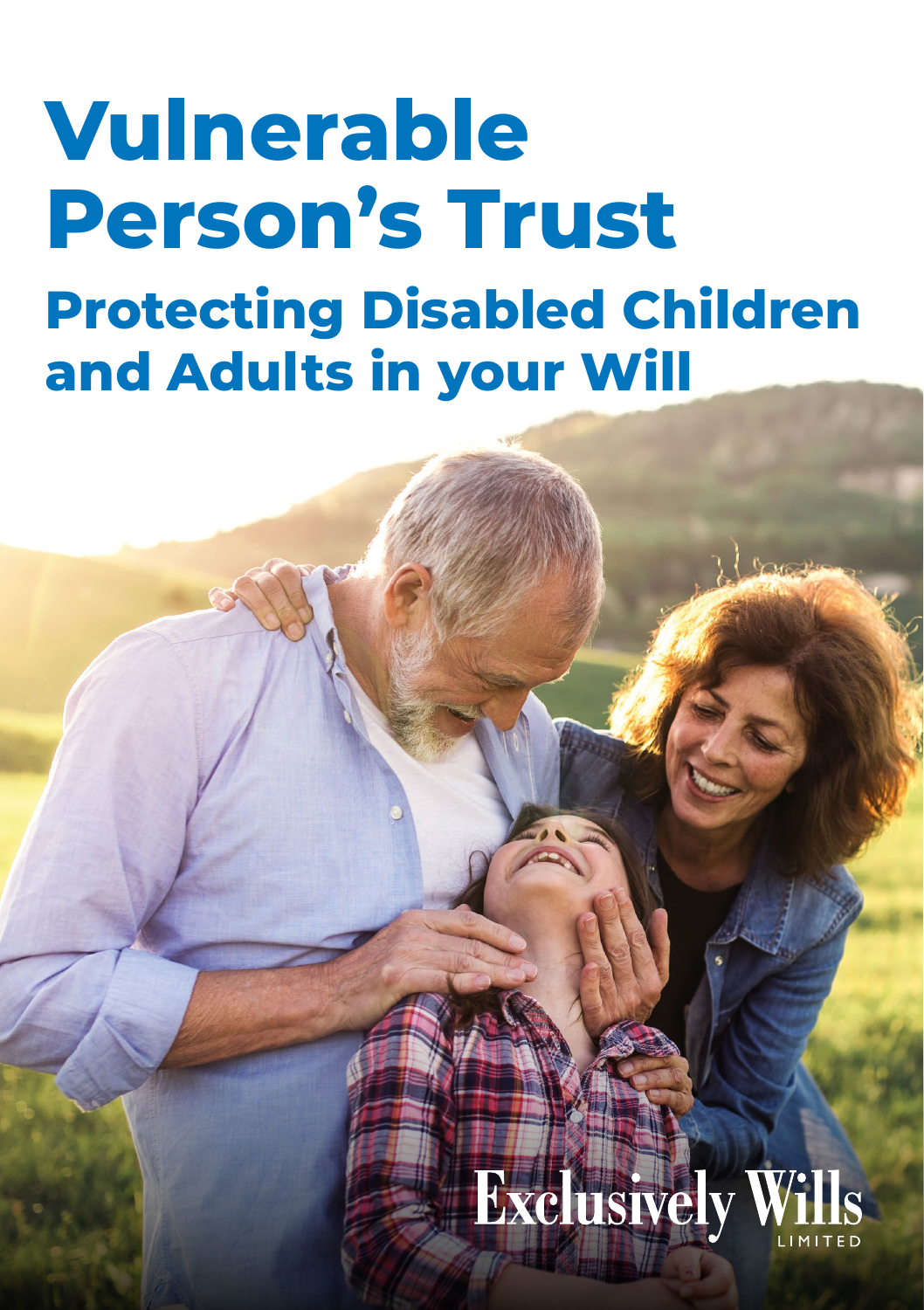# **Vulnerable Person's Trust Protecting Disabled Children and Adults in your Will**

John has Downs Syndrome. His parents want to make Wills but are not sure what to do. What option would you choose?

| <b>OPTION 1</b>                                                                                                                                                                                                                    | <b>OPTION 2</b>                                                                                                                                                                                                                                                                                                                                           | <b>OPTION 3</b>                                                                                                                                                                                                                                                                                                                                                                   |
|------------------------------------------------------------------------------------------------------------------------------------------------------------------------------------------------------------------------------------|-----------------------------------------------------------------------------------------------------------------------------------------------------------------------------------------------------------------------------------------------------------------------------------------------------------------------------------------------------------|-----------------------------------------------------------------------------------------------------------------------------------------------------------------------------------------------------------------------------------------------------------------------------------------------------------------------------------------------------------------------------------|
| Make a Will and<br>leave it all to<br>John's sister.                                                                                                                                                                               | Leave it equally to<br>John and his sister.                                                                                                                                                                                                                                                                                                               | Include a<br><b>Vulnerable Person's</b><br><b>Trust in their Wills.</b>                                                                                                                                                                                                                                                                                                           |
| John's parents are<br>relying on his sister<br>to look after John<br>for the whole of his<br>life.<br>What if<br>$\bullet$ She gets into<br>debt<br>• Spends the<br>money<br>• Gets divorced<br>· Dies or becomes<br>incapacitated | John receives his<br>share but can't<br>manage his money.<br>John is at risk of<br>being exploited by<br>others.<br>Means-tested<br>benefits and care<br>funding will be<br>stopped if they<br>exceed personal<br>allowances.<br>Personal support<br>that is relied upon<br>may be stopped.<br>A court order will be<br>needed to manage<br>John's money. | John's parents<br>choose people<br>they trust to act as<br>Trustees.<br>Trustees will protect<br>the Trust Fund and<br>decide how to use it.<br>John's benefits<br>and support can<br>continue. Money<br>held on Trust is<br>not included in<br>meanstesting<br>assessments.<br>The need for a<br>court order may be<br>avoided as Trustees<br>will look after the<br>trust fund. |
| This has several<br>risks.                                                                                                                                                                                                         | <b>Inheriting money</b><br>directly can cause<br>major problems<br>for vulnerable<br>beneficiaries.                                                                                                                                                                                                                                                       | A Vulnerable<br><b>Person's Trust</b><br>offers many<br>safeguards that<br>can give you peace<br>of mind.                                                                                                                                                                                                                                                                         |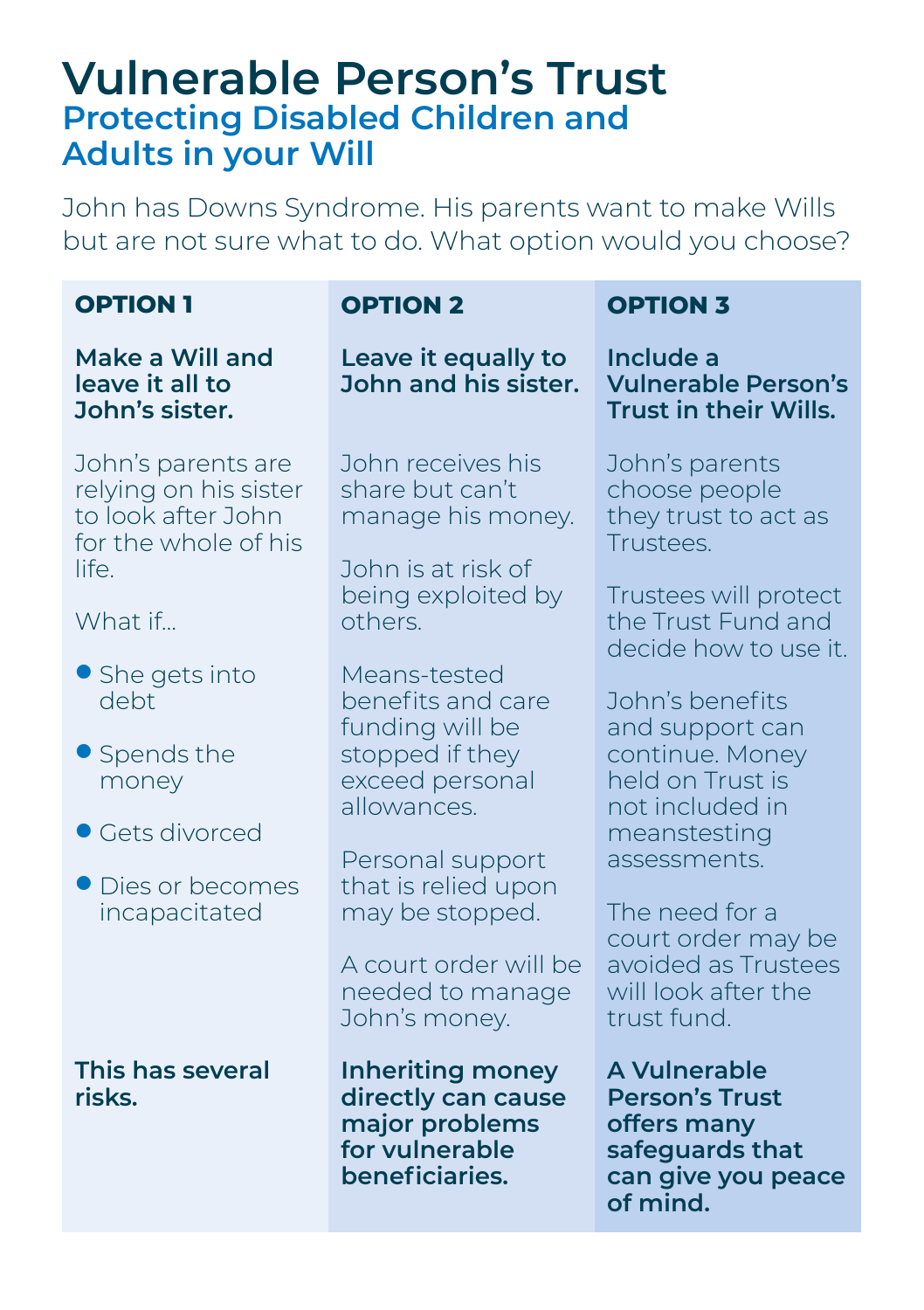# **Vulnerable Person's Trust Frequently Asked Questions**

## **What are the tax advantages of a Vulnerable Person's Trust?**

Inheritance Tax: No ten-year anniversary or exit charges during the lifetime of the vulnerable person.

Income Tax and Capital Gains Tax: Trustees can claim a reduction in the tax paid by the Trust.

## **Who can benefit from a Vulnerable Person's Trust?**

To qualify for special tax treatment, the main beneficiary must be:

**1.** Incapable of managing property or finances due to mental disorder (Mental Health Act 1983).

#### *or*

- **2.** In receipt of any of the following benefits:
	- **Attendance Allowance.**
	- **Disability Living Allowance (higher or middle rate of care** component),
	- l Personal Independence Payment (standard or enhanced rate for 'daily living activities'),
	- **Constant Attendance Allowance,**
	- **Armed Forces Independence Payment or**
	- **Increased Disablement Pension.**

HMRC include people with Autistic Spectrum Disorders, learning disabilities (such as Downs Syndrome), Schizophrenia, Bi-Polar Disorder and Dementia.

# info@ewltd.com l **020 8408 0836** l www.ewltd.com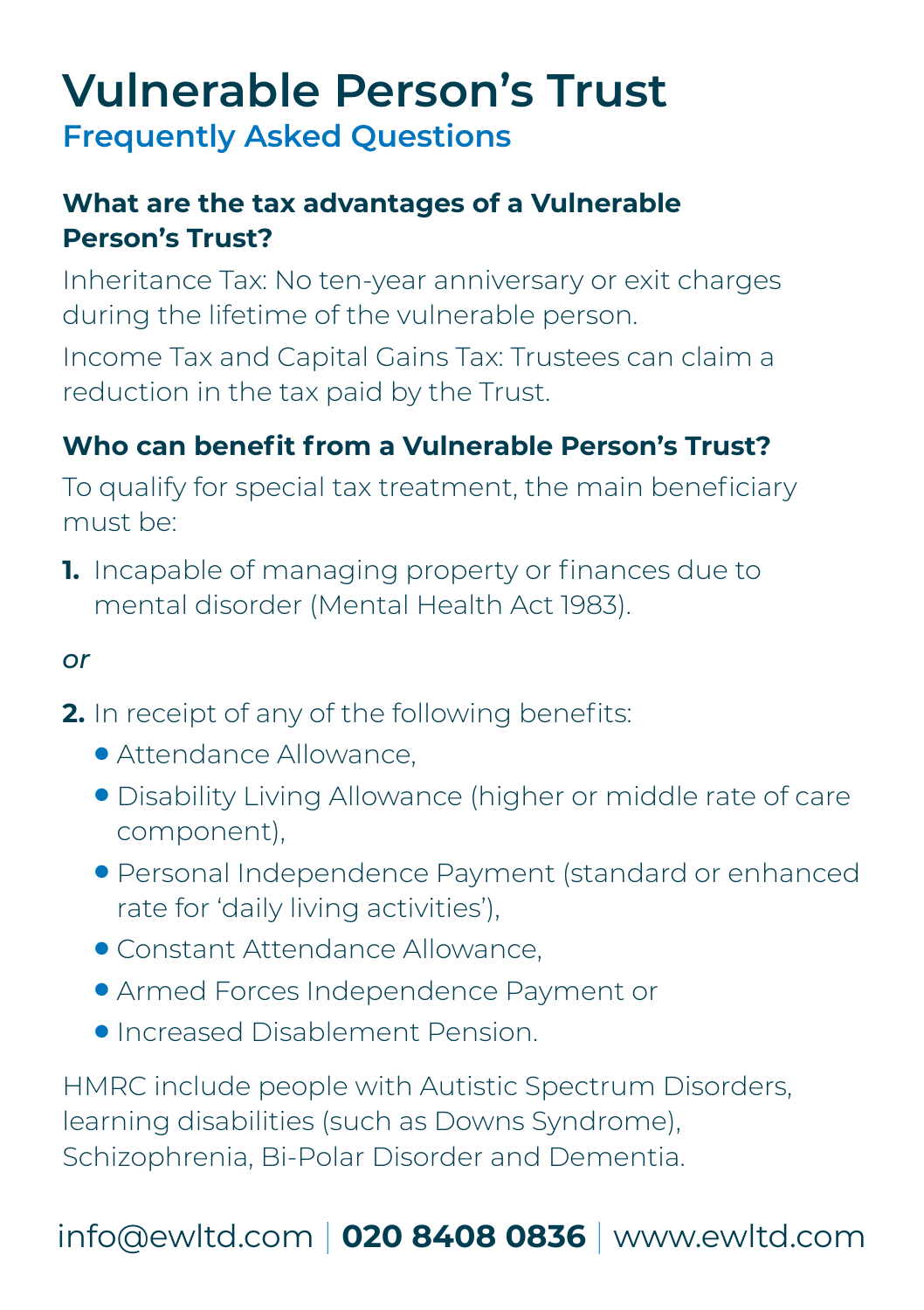## **Who can I choose to act as Trustees?**

Your trustees can be family or friends who are willing to take on this responsibility and act together. Alternatively, you may prefer to appoint a professional trustee for their neutrality and expertise.

### **What can the Trust Fund be used to pay for?**

Your Trustees have flexibility to make decisions at the time about how the trust funds are used and invested. Examples include paying for additional support, home improvements, holidays and hobbies as well as expenses for professional advice that may arise when managing the trust.

You can guide your trustees by providing a letter of wishes to express any views you may have.

### **Can anyone else benefit from the Trust?**

The primary beneficiary of the trust will be the Vulnerable Person but you will also need to name at least one other person or group of people (e.g. my grandchildren) or charity who can potentially benefit from the trust. The trustees will use their discretion based on needs at the time.

For the special tax treatment to apply, there are limits on how much others can benefit annually.

info@ewltd.com l **020 8408 0836** l www.ewltd.com